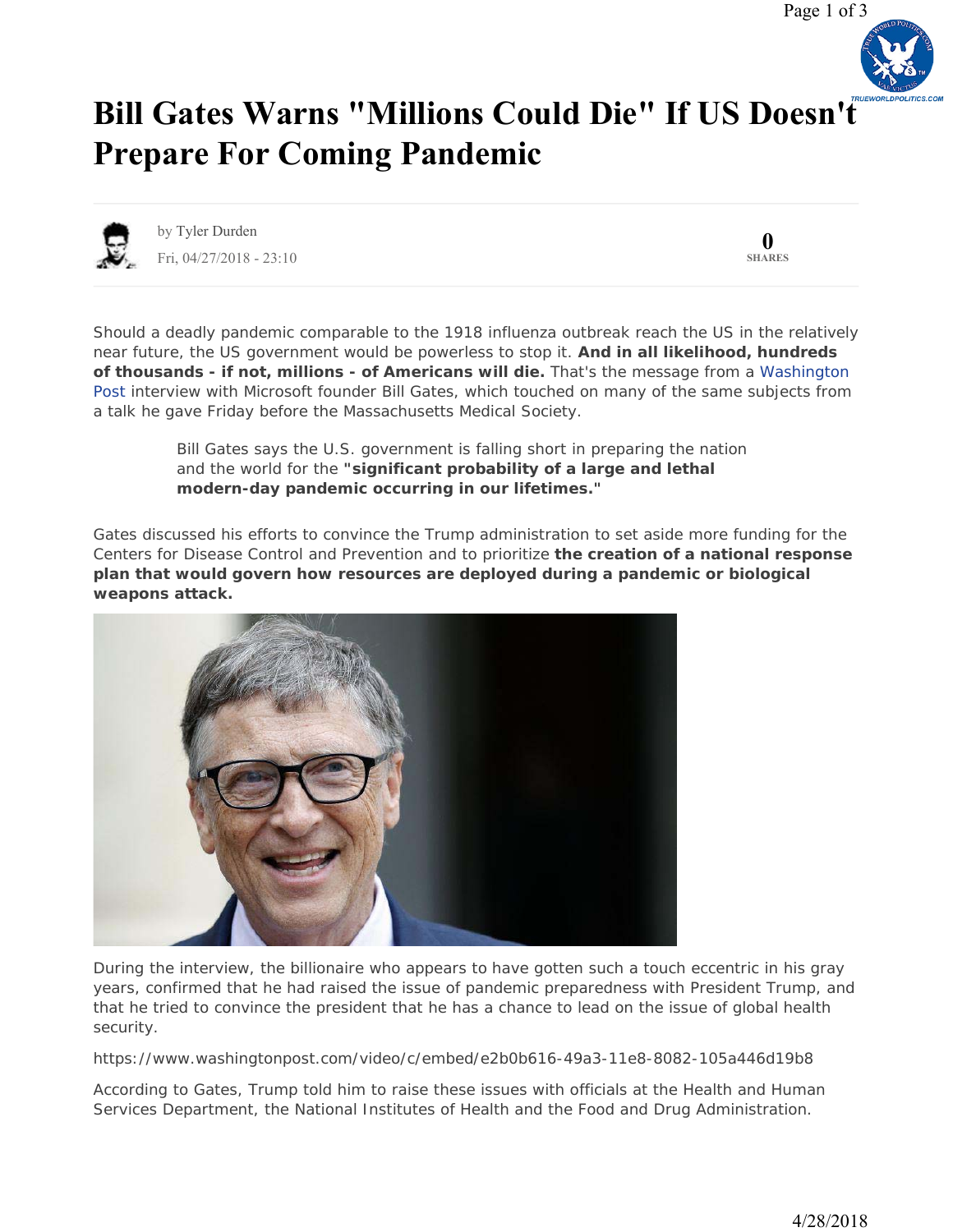Gates said he also met with HR McMaster, who was ousted as National Security Advisor last month, and he hopes to meet with McMaster's successor John Bolton. He is probably the only one.

That said, Gates may have a point: Even this winter's flu season - the worst in years overwhelmed hospitals, some of which were forced to pitch tents outside the facilities and deploy other emergency accommodations.

Gates, whose Gates Foundation focuses on public health initiative, has shifted his focus in recent years to international pandemic awareness and preparation. To be sure, he's not the only one who believes the developed world is dangerously ill-prepared to beat back such a threat.

> *Gates and his wife, Melinda, have repeatedly warned that a pandemic is the greatest immediate threat to humanity. Experts say the risk is high, because new pathogens are constantly emerging and the world is so interconnected.*

*Many experts agree that the United States remains underprepared for a pandemic or a bioterrorism threat. The government's sprawling bureaucracy, they say, is not nimble enough to deal with mutations that suddenly turn an influenza virus into a particularly virulent strain, as the 1918 influenza did in killing an estimated 50 million to 100 million people worldwide.*

*Even this winter's harsh seasonal flu was enough to overwhelm some hospitals, forcing them to pitch tents outside emergency rooms to cope with the crush of patients.*

*If a highly contagious and lethal airborne pathogen like the 1918 influenza were to take hold today, nearly 33 million people worldwide would die in just six months, Gates noted in his prepared remarks, citing a simulation done by the Institute for Disease Modeling, a research organization in Bellevue, Wash.*

So what should the US do according to Gates: the nation needs to prioritize the development of better vaccines - including a "universal" flu vaccine - and other treatments as well as new diagnostic capabilities to help doctors detect and identify a pandemic before it has the opportunity to spread, according to the Microsoft founder.

> *In those remarks, Gates highlighted scientific and technical advances in the development of better vaccines, drugs and diagnostics that he said could revolutionize how we prepare for and treat infectious diseases moving forward. He praised last year's formation of a new global coalition, known as CEPI, to create new vaccines for emerging infectious diseases. He also announced a \$12 million Grand Challenge in partnership with the family of Google Inc. co-founder Larry Page to accelerate the development of a universal flu vaccine.*

*But vaccines, he noted, take time to research, deploy and generate protective immunity.*

*"So we need to invest in other approaches, like antiviral drugs and antibody therapies that can be stockpiled or rapidly manufactured to stop the spread of pandemic diseases or treat people who have been exposed," he said in his speech.*

*Among the advances in these areas are a new influenza antiviral recently approved in Japan that Gates said "stops the virus in its tracks" by inhibiting an enzyme it needs to multiply; research on antibodies that could*